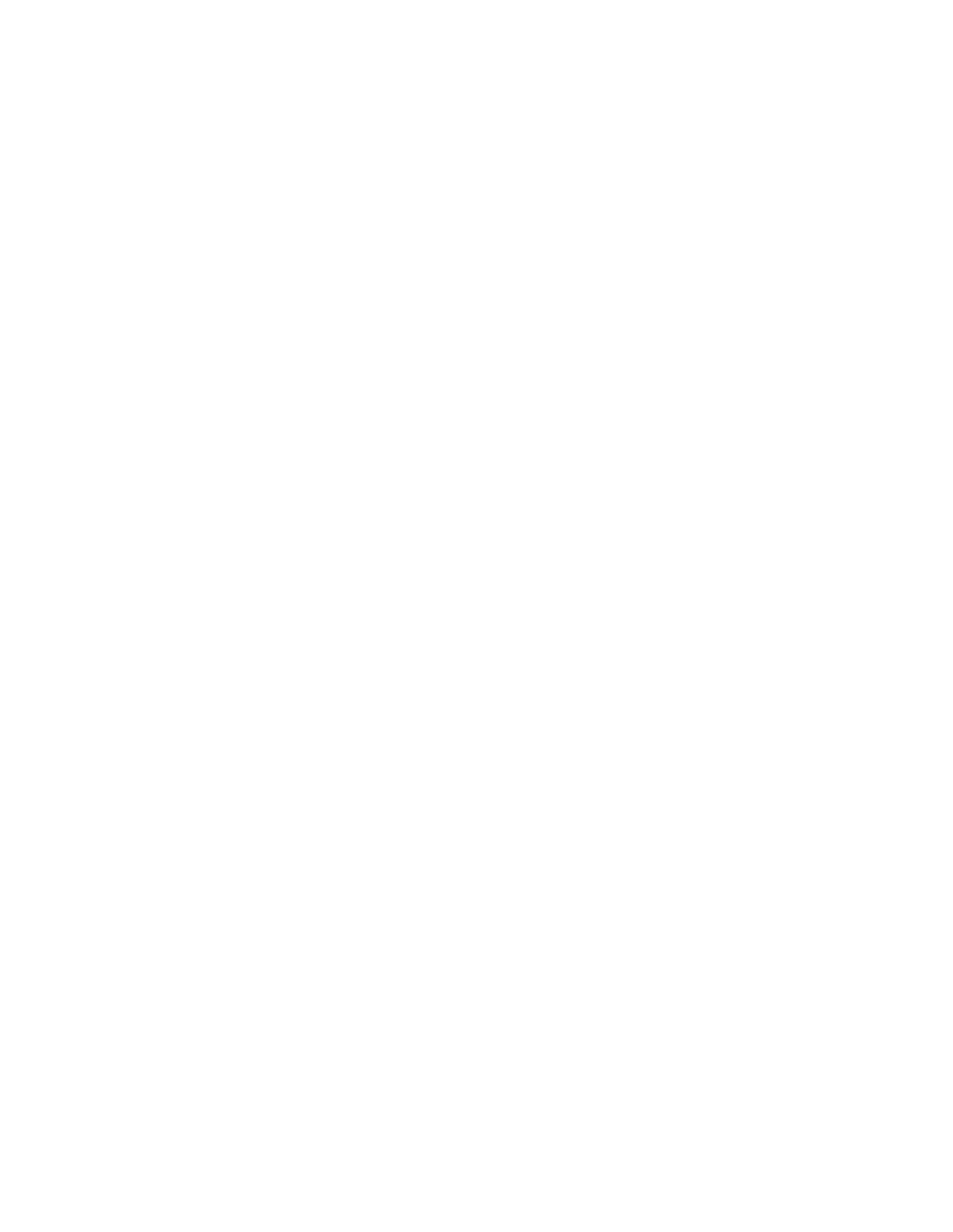#### **BURKE, Justice.**

[¶1] Appellants, Wesley White and Carole Kenney, challenge the district court's order dismissing their complaint pursuant to W.R.C.P.  $37(b)(2)^1$  as a sanction for their failure to comply with two orders compelling discovery. We affirm.

#### *ISSUE*

[¶2] Did the district court abuse its discretion when it dismissed Appellants' cause of action pursuant to W.R.C.P. 37(b)(2)?

### *FACTS*

[¶3] On July 10, 2006, Appellants filed their complaint. They sought damages for personal injuries incurred as a result of a motor vehicle collision allegedly caused by Mr. Carey's negligence. They alleged that, at the time of the collision, Mr. Carey was acting in the course and scope of his employment as a snowplow operator for the State of Wyoming. On December 12, 2006, the district court entered a scheduling order requiring that discovery be completed no later than 10 days prior to trial. Two days later, the court set the case for trial on April 10, 2007. Shortly thereafter, the court entered a *Stipulated Scheduling Order* providing that "discovery shall be completed by April 1, 2007." On March 9, 2007, the district court entered an order rescheduling the trial for June 18. The April 1, 2007 discovery cut-off date remained in effect.

[¶4] On April 2, Appellees filed *Defendants' Motion for Order Compelling Discovery*. They alleged that they had served Appellants with interrogatories and requests for production on February 16 and that Appellants had failed to respond to the discovery requests. Appellants did not respond to the motion. The district court granted the motion and ordered that Appellants provide discovery responses no later than April 13. The court also ordered Appellants to reimburse Appellees for costs incurred in filing the

<sup>1</sup> W.R.C.P. 37(b)(2) states, in pertinent part:

. . .

(C) An order . . . dismissing the action or proceeding or any part thereof, or rendering a judgment by default against the disobedient party . . . .

If a party . . . fails to obey an order to provide or permit discovery, including an order made under subdivision (a) of this rule or . . . an order entered under Rule 26(f), the court . . . may make such orders in regard to the failure as are just, and among others the following: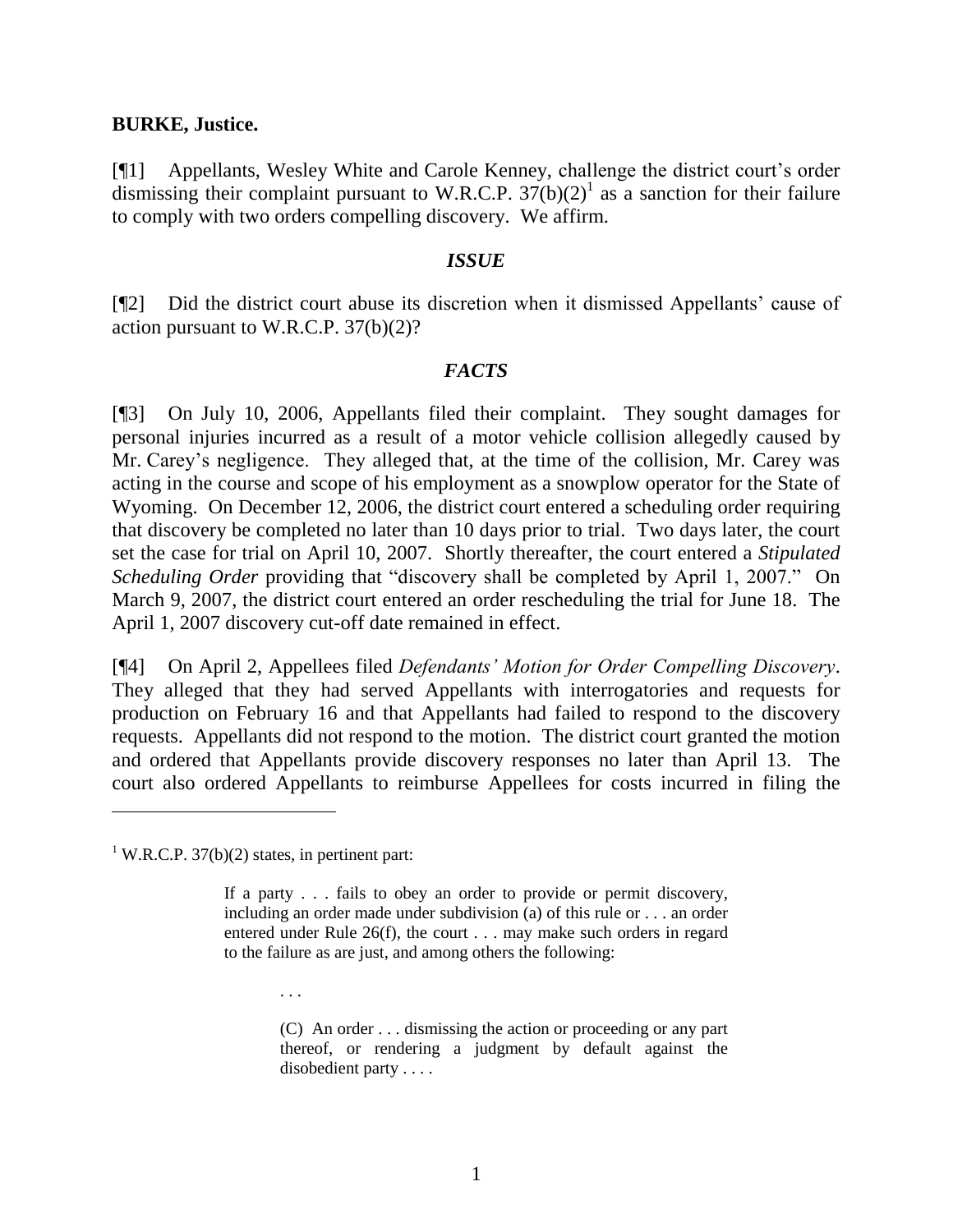motion to compel discovery. The order warned that "[f]ailure to comply with this Order may result in a dismissal of this action."

[¶5] On May 14, Appellees filed *Defendants' Motion to Dismiss Complaint*. In the motion, Appellees alleged that Appellants still had not complied with Appellees' discovery requests, and asked the court to impose sanctions, including dismissal of Appellants' complaint with prejudice. Appellees included as attachments excerpts from Appellants' depositions. In response to questions regarding the reason for the failure to provide discovery responses, Mr. White stated in his deposition:

> I now work out in Grover, Colorado. I drive back and forth every day working from 7:00 in the morning until 5:30 at night. My travel time starts at 6:00 a.m., and I don't get home until around 6:30 every evening Monday through Saturday.

> So that right now has been keeping me from getting the information. I'm trying to balance a lot of things right now, but basically get some money in the door so I can live. So I apologize for not getting that in. I apologize to the Court and everybody else on that. I'm really trying hard to cover all bases.

Ms. Kenney's deposition contained the following exchange:

Q. [By Appellees' Counsel] And there was a number of interrogatories, written answers, that you needed to get in. Do you understand that?

A. Yes.

Q. And they're a little over due [sic].

A. Yes.

Q. Is there any reason for that?

A. Just been extremely busy, and I did get them down and give them to [Appellants' Counsel].

Q. So I'll get them shortly. Other things took precedence over the case?

. . .

A. Yeah, life in general.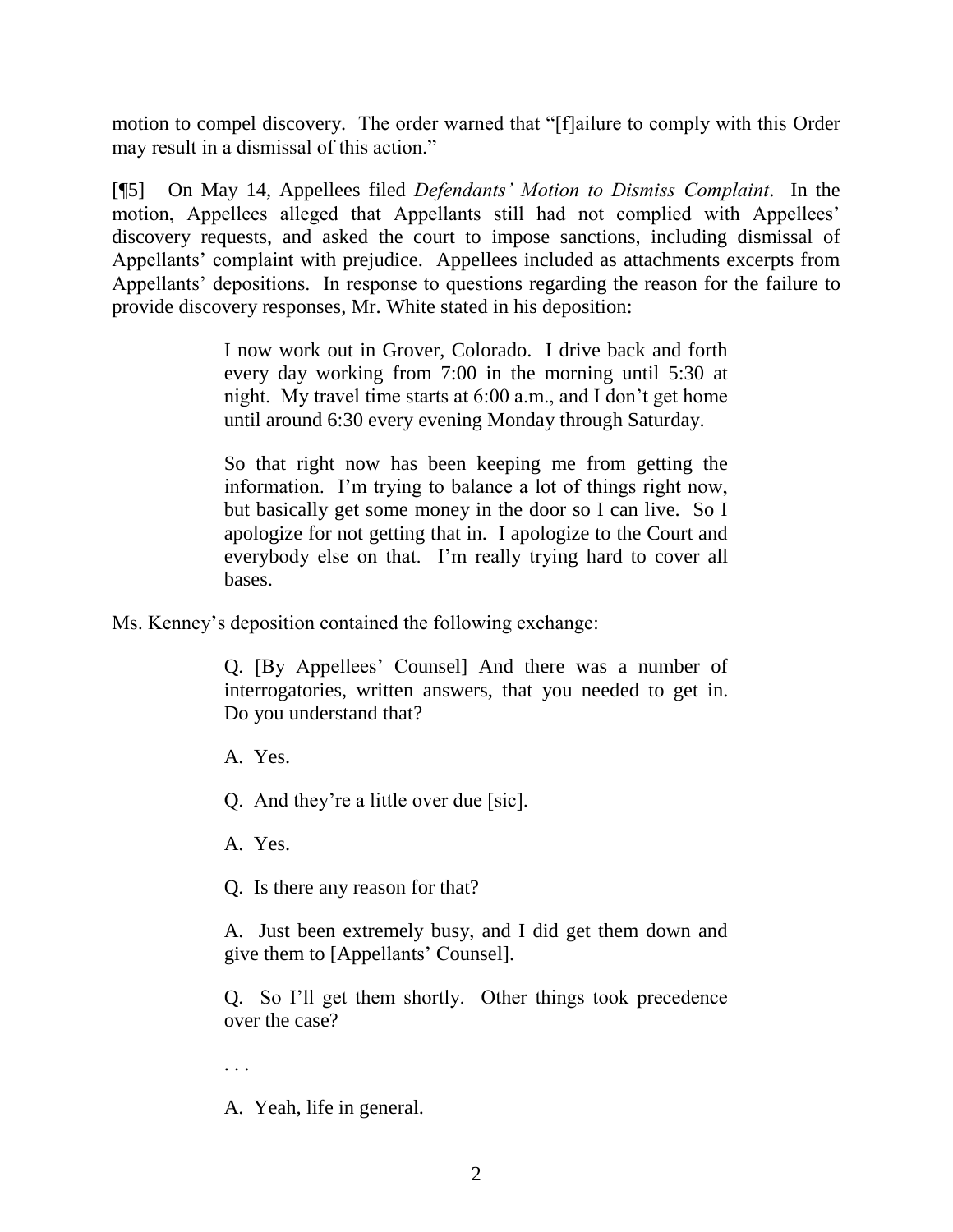Q. Anything in particular?

A. My work, my job.

[¶6] In response to Appellees' motion to dismiss, Appellants alleged that they had provided all materials in their possession and that they gave "releases to obtain information of any kind" to Appellees. Appellants also claimed that they were "preparing responses to the written discovery requests and will have them to [Appellees] on or before May 29." On May 30, Appellants filed a *Revised Response to Motion to Dismiss*, in which they stated that responses to written discovery requests would be delivered no later than May 30. The court held a hearing on the matter on May 31.

[¶7] On July 10, the district court entered an *Order on Rule 37 Sanctions*. In that order, the court noted that Appellants submitted some responses to Appellees' discovery requests, but found them to be deficient because:

> a. Plaintiff White failed to provide any answers to interrogatories in writing under oath, failed to sign his answers to interrogatories and failed to answer in a timely manner in violation of W.R.C.P., Rules  $33(b)(1)(2)$  and (3).

> b. Plaintiff Kenney failed to provide her answers in a timely manner in violation of W.R.C.P., Rule 33(b)(1)(2).

> c. Plaintiff White failed to produce medical reports pertaining to previous injury, tax records, employment records, worker's compensation records, record of driving history, title and registration of the vehicle involved in the crash, union records and audio tape of Circuit Court proceedings concerning the citation issued as a result of this incident.

> d. Plaintiff Kenney has failed to produce medical reports pertaining to previous injury, tax records, [and] employment records.

[¶8] At this point, the district court declined Appellees' request to dismiss Appellants' complaint. It did, however, order Appellants to pay Appellees' expenses and fees relating to the motions to compel discovery. The court also ordered Appellants to supply answers to interrogatories within 10 days and to provide requested documents within 30 days. In doing so, the court stated that "[i]t is the intent of the Court that [Appellants] bear the burden of producing these items. This Order shall not be satisfied merely by providing a waiver to the Defendants." Once again, the court warned that "Failure to comply with this Order may result in further sanctions, including dismissal of [the]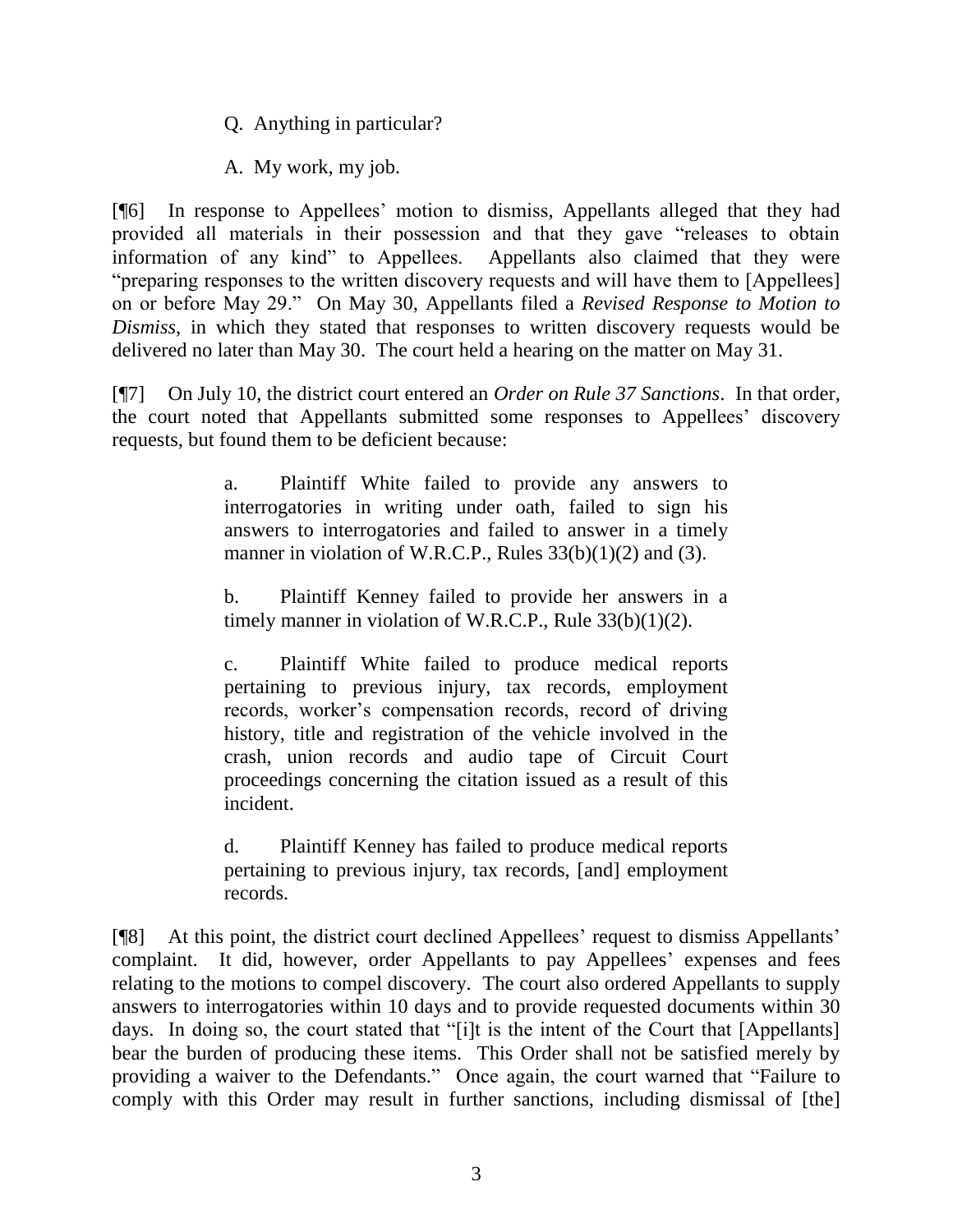Complaint." The court vacated the trial and ordered that it be reset only after Appellants complied with the order and submitted notarized certification of compliance to the court.

[¶9] On June 13, 2008, Appellees filed a *Renewed Motion to Dismiss*. In this motion, they alleged that Appellants still had not responded to Appellees' discovery requests as required by the court's *Order on Rule 37 Sanctions*, and that Appellants had not paid the costs and fees imposed as a sanction in that order. Appellees requested that the action be dismissed both for failure to comply with the court's discovery order and for lack of prosecution. Appellees' motion was subsequently amended to note that Mr. White had produced the Circuit Court audio tape cassette as the district court required. The court held a hearing on this motion on July 21. Appellants did not dispute that they failed to comply with the court's *Order on Rule 37 Sanctions*. On July 25, Appellants filed a *Notice and Certification of Providing Discovery*. This notice stated that certain documents had been provided to Appellees. It identified several of Mr. White's prior employers, and stated that Mr. White had previously given Appellees an "employment records release." The notice was not signed by either Appellant—only by their counsel and it was not notarized. On August 20, the court entered an *Order Granting Defendants' Motion to Dismiss*. The court found Appellants' behavior "egregious" and, as a sanction for failing to comply with the court's discovery orders, dismissed the suit with prejudice. This appeal followed.

### *STANDARD OF REVIEW*

[¶10] We review the district court's dismissal of an action for failure to comply with discovery requirements for abuse of discretion. *Global Shipping & Trading, Ltd. v. Verkhnesaldincky Metallurgic Co.*, 892 P.2d 143, 145-46 (Wyo. 1995). We affirm if the court's action was within the bounds of reason under the circumstances. *Mueller v. Zimmer*, 2007 WY 195, ¶ 11, 173 P.3d 361, 364 (Wyo. 2007).

# *DISCUSSION*

[¶11] A party served with discovery requests must respond within 30 days of service unless that party objects or moves for a protective order. *E.g.*, W.R.C.P. 33(b)(3) and 34(b); *Farrell v. Hursh Agency, Inc.*, 713 P.2d 1174, 1177-78 (Wyo. 1986). It is undisputed that Appellants did not respond to Appellees' discovery requests within the requisite 30-day period, and did not respond at all to some of the requests. It is also undisputed that Appellants never filed any objection or motion for a protective order in response to the discovery requests.

[¶12] When Appellants failed to provide discovery responses, Appellees sought an order compelling discovery pursuant to W.R.C.P. 37(a). The court found that Appellants had failed to comply with their discovery obligations and entered an order compelling compliance. If a party fails to comply with a court's discovery order, the court has broad discretion to issue further orders and to impose such sanctions "as are just." W.R.C.P.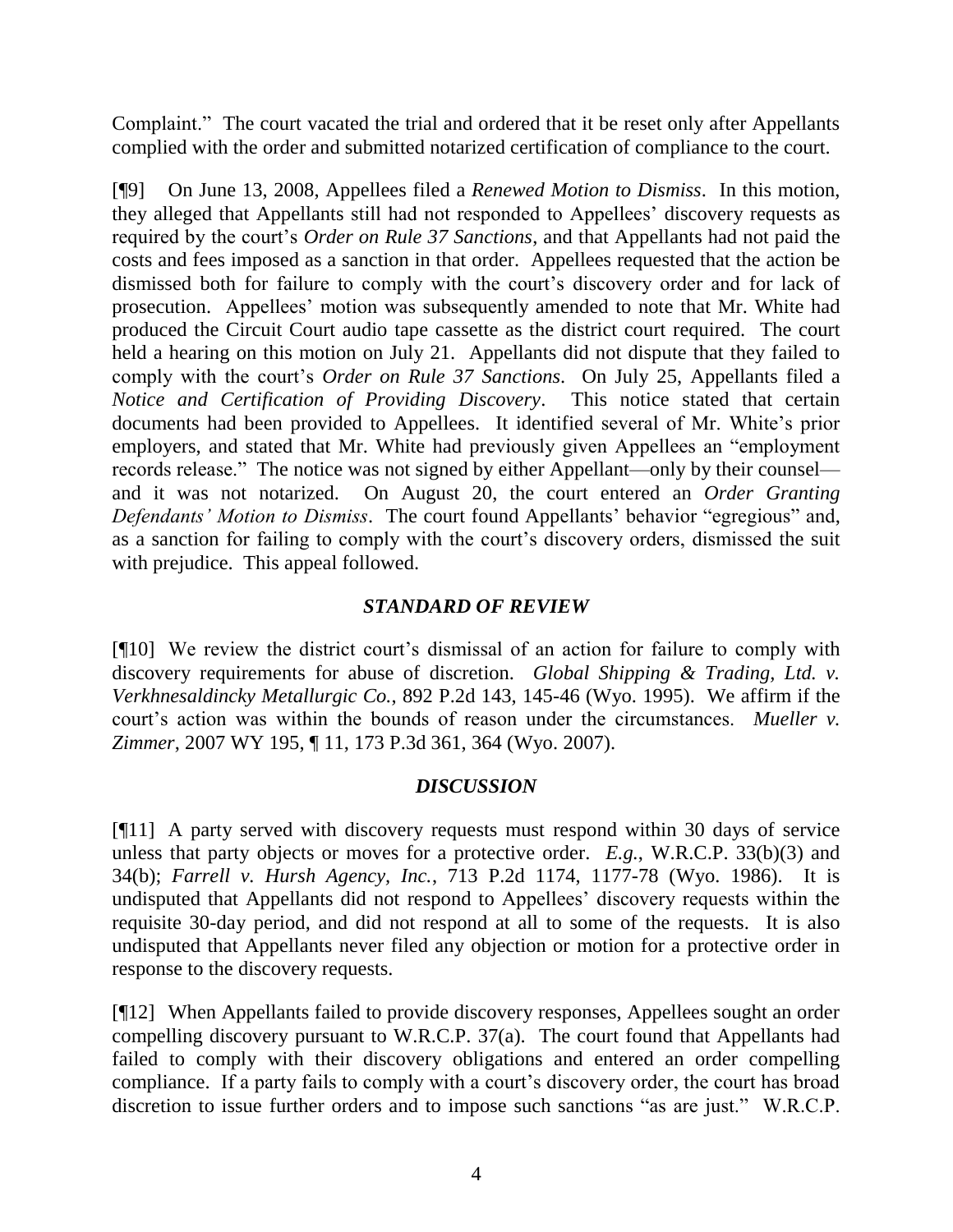37(b)(2). Among the sanctions specifically mentioned in the rule is "dismissing the action or proceeding or any part thereof, or rendering a judgment by default against the disobedient party." W.R.C.P. 37(b)(2)(C). "Rule 37 clearly authorizes the court to dismiss pleadings as well as grant default judgment against the disobedient party." *Global Shipping*, 892 P.2d at 146.

[¶13] In *Global Shipping*, the underlying facts were similar to the current case. We affirmed the district court's dismissal of the plaintiffs' complaint and entry of judgment in the defendants' favor on their counterclaims. We stated:

> The plaintiffs were given ample opportunity to comply with the district court's discovery order, and they were given adequate notice and warning by the district court that failure to comply would result in these sanctions. . . . Yet the plaintiffs failed to comply. The plaintiffs cannot now complain of what they were notified would happen upon their failure to comply with the district court's discovery order. "Little sympathy will be shown those who undermine the principles of discovery." *Caterpillar Tractor Co. v. Donahue*, 674 P.2d 1276, 1285 (Wyo. 1983). The district court's order was clear that the plaintiffs failed to comply with the court's discovery order and, based upon that failure, the plaintiffs' complaint was dismissed and default was entered against them.

*Id*. *See also Farrell*, 713 P.2d at 1178-80 (entry of default not abuse of discretion where the court entered two orders compelling discovery; the second warned that default judgment would result, and defendant failed to comply).

[¶14] Appellants were provided with ample opportunity to comply with the court's orders prior to dismissal. The court specifically warned Appellants in each order that failure to comply could result in dismissal of their complaint. Despite these warnings, Appellants failed to comply with the court's orders. Appellants imply throughout their brief that Appellees' discovery requests were unduly burdensome and overbroad. If Appellants believed that to be the case, they should have objected to the requests or moved for a protective order. Failure or refusal to comply was not an alternative available under the rules. We hold that, under the circumstances of this case, the district court did not abuse its discretion. 2

 $2$  Appellants have noted that the Court of Appeals for the Tenth Circuit employs a five-factor test for whether dismissal was proper, articulated in *Ehrenhaus v. Reynolds*, 965 F.2d 916, 921 (10<sup>th</sup> Cir. 1992).